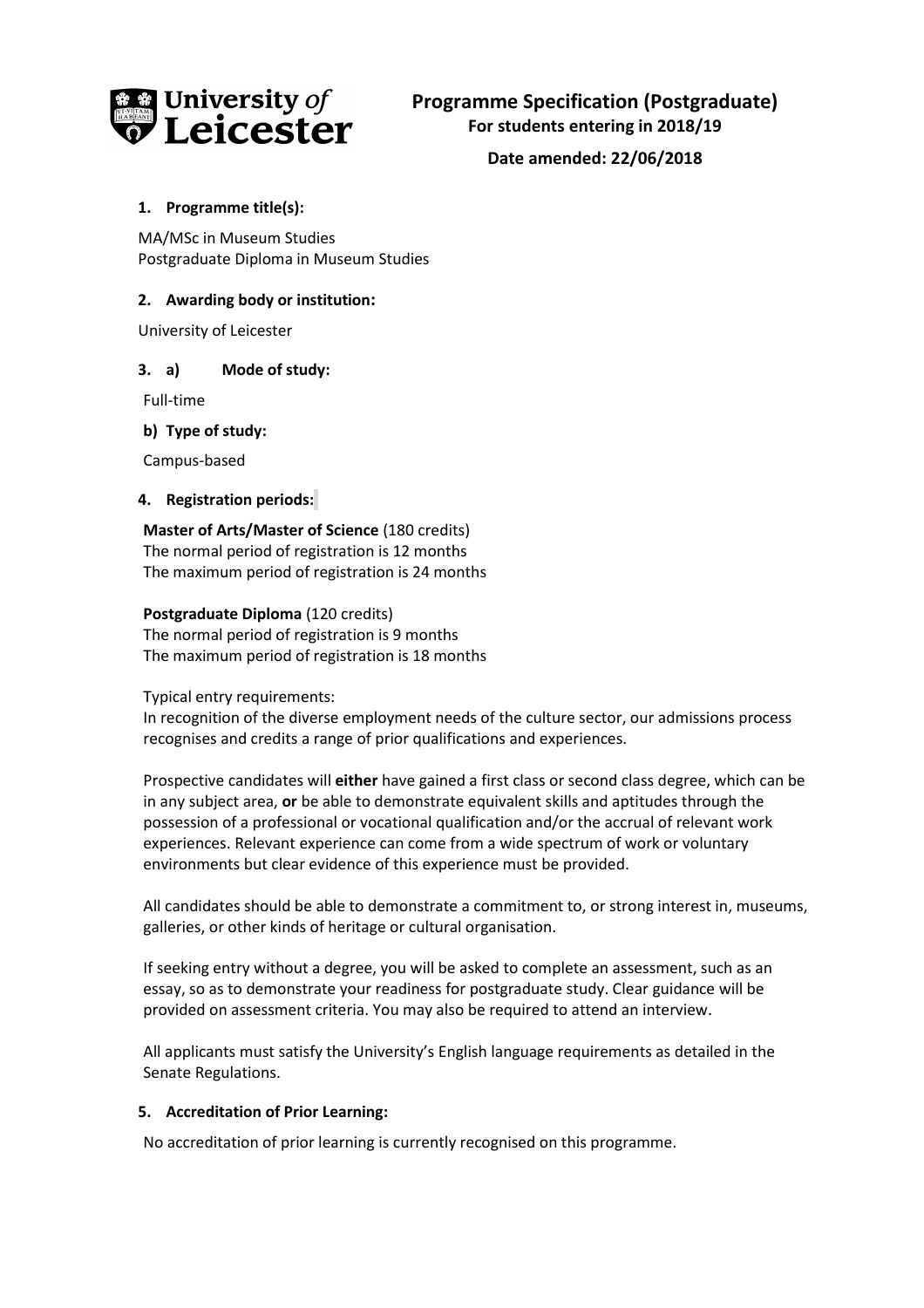### **6. Programme aims:**

The programme aims to:

- Provide a programme of study for those who want to develop a career in the museum and related sectors based on leading museum studies research and practice.
- Provide an inclusive, supportive, and yet challenging, learning environment with access to a range of academic support systems.
- Engage students in the critical development of museum studies as an academic discipline.
- Foster within students a motivation and aptitude for intellectual enquiry, critical assessment, creative innovation and a commitment to lifelong learning.
- Prepare students for further academic research in museum studies and related fields including history, natural sciences, education and communication.
- Equip students with the professional knowledge, skills and values appropriate for the needs of a rapidly changing museums sector.
- Produce employable graduates for the museum sector including museums, galleries, archives, libraries and living collections around the world.
- Provide opportunities to develop a variety of personal transferable skills relevant to the needs of a range of employers, and develop students' abilities to identify, reflect upon and communicate these to a range of employers and professional colleagues within museums, galleries, heritage and wider sectors.

All our graduates (MA/MSc/PGDip) should be able to:

- Demonstrate knowledge of and be able to critically engage with major theoretical, methodological and professional themes in contemporary museum studies as defined in the learning outcomes and content of individual modules.
- Demonstrate an awareness of a range of museum-related issues, and creatively and thoughtfully apply the knowledge gained from the course within specific professional and academic contexts
- Demonstrate the intellectual skills appropriate to postgraduate study
- Work both independently and collaboratively
- Demonstrate a range of personal transferable skills including communication skills
- Perform to a high professional standard in order to secure employment
- Plan a response to research questions by formulation of aims, objectives and methodologies based on a comprehensive understanding of museum studies research
- Locate, select and analyse information relevant to a research project
- Construct arguments and communicate effectively in English, within an international academic and professional community

Graduates from our MA in Museum Studies should be able to:

Plan, execute and write up an extended research project on a museum-related topic.

Graduates from our MSc in Museum Studies should be able to:

- Plan, execute and write up an extended research project on science in museums, science museums and collections, or utilise a technical or scientific methodology for the investigation of museums.
- **7. Reference points used to inform the programme specification:**
- University of Leicester [Learning Strategy 2016-2020](https://www2.le.ac.uk/offices/sas2/quality/documents/learning-strategy-2016-2020)
- University of Leicester **Assessment Strategy 2017-2021**
- University of Leicester Periodic Developmental Review Report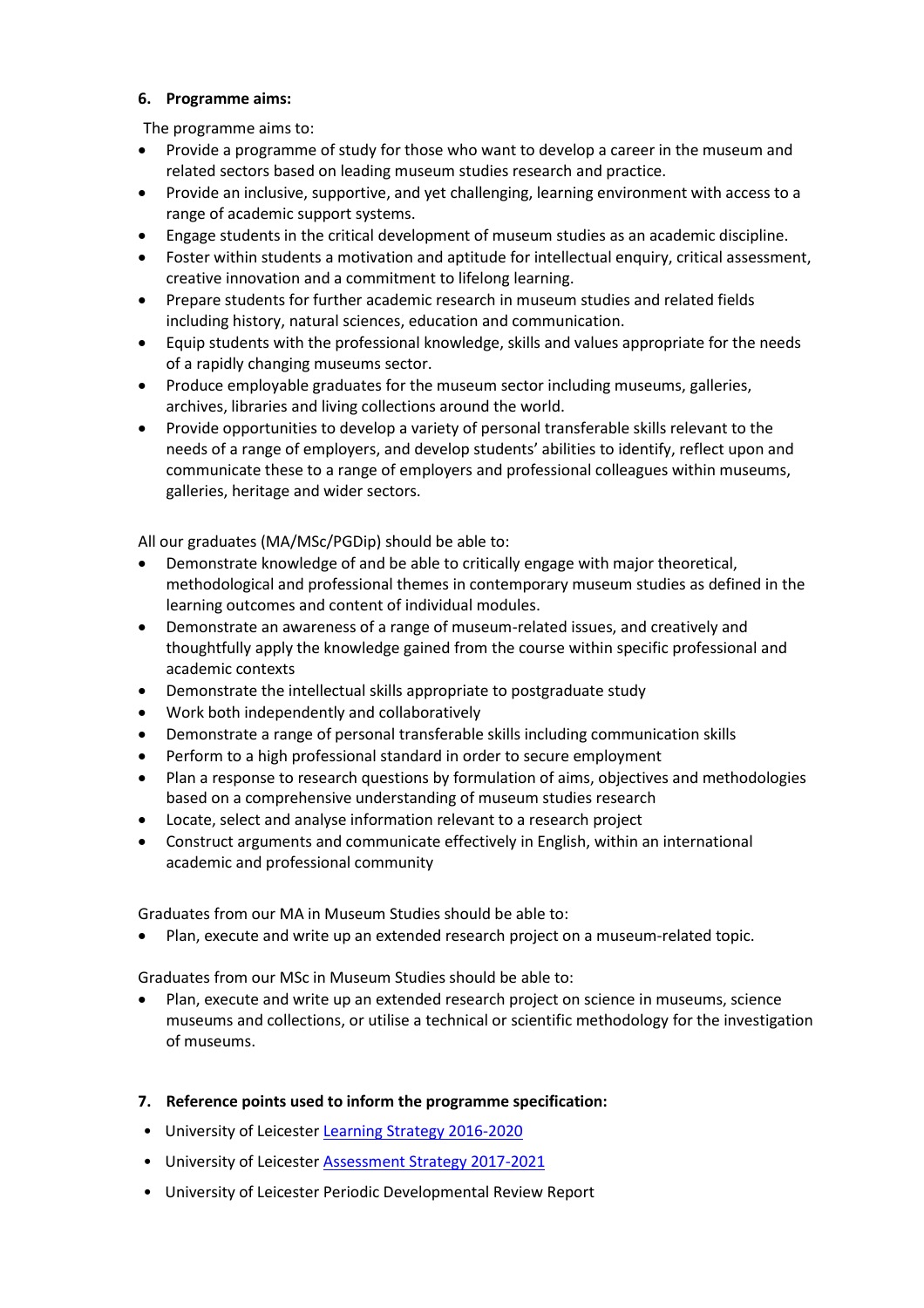- External Examiners' reports (annual)
- The University's annual and periodic reviews of the School's teaching
- University of Leicester Guide to Writing Intended Learning Outcomes
- University of Leicester: Accessible Curriculum
- University of Leicester: Transferable Skills Framework

### **8. Programme Outcomes:**

Unless otherwise stated, programme outcomes apply to all awards specified in 1. Programme title(s).

|                                                                                                                                                                                                                                          | <b>Intended Learning Outcomes Teaching and Learning Methods</b>                                                                                                                                                                                      | <b>How Demonstrated?</b>                                                                                                                                                                                                                                                                                              |  |  |  |
|------------------------------------------------------------------------------------------------------------------------------------------------------------------------------------------------------------------------------------------|------------------------------------------------------------------------------------------------------------------------------------------------------------------------------------------------------------------------------------------------------|-----------------------------------------------------------------------------------------------------------------------------------------------------------------------------------------------------------------------------------------------------------------------------------------------------------------------|--|--|--|
| (a) Discipline specific knowledge and competencies                                                                                                                                                                                       |                                                                                                                                                                                                                                                      |                                                                                                                                                                                                                                                                                                                       |  |  |  |
| Knowledge                                                                                                                                                                                                                                |                                                                                                                                                                                                                                                      |                                                                                                                                                                                                                                                                                                                       |  |  |  |
| · Advanced knowledge of museum<br>practice and a range of museum<br>related issues                                                                                                                                                       | • Lectures<br>• seminars<br>• workshops/practicals<br>• student-led group work<br>• online work<br>• study visits/fieldwork<br>• the work placement<br>• feedback on all assessed work<br>• self-directed learning<br>• independent research         | • Module assignments<br>• a technical report for a non-<br>academic audience<br>· study visits 'report-backs'<br>an exhibition project<br>presentations<br>practicals<br>• the work placement<br>• research project:<br>paper/report/media<br>presentation                                                            |  |  |  |
|                                                                                                                                                                                                                                          | <b>Concepts</b>                                                                                                                                                                                                                                      |                                                                                                                                                                                                                                                                                                                       |  |  |  |
| • Grasp of major theoretical<br>methodological and professional<br>principles in contemporary<br>museum studies                                                                                                                          | • Lectures<br>• seminars<br>• workshops/practicals<br>• student-led group work<br>• online work<br>· study visits/fieldwork<br>• the work placement<br>• feedback on all assessed work<br>self-directed learning<br>independent research             | • Module assignments<br>• a technical report for a non-<br>academic audience<br>• study visits 'report-backs'<br>• an exhibition project<br>presentations<br>• research project:<br>paper/report/media<br>presentation                                                                                                |  |  |  |
|                                                                                                                                                                                                                                          | <b>Techniques</b>                                                                                                                                                                                                                                    |                                                                                                                                                                                                                                                                                                                       |  |  |  |
| • Mastery of a range of techniques<br>related to museum work,<br>including museum<br>communication, collections<br>management, collections care,<br>project management, exhibition<br>and interpretive planning and<br>research methods. | • Lectures<br>$\bullet$ seminars<br>• workshops/practicals<br>• student-led group work<br>• online work<br>· study visits/fieldwork<br>• the work placement<br>• feedback on all assessed work<br>• self-directed learning<br>• independent research | • Module assignments<br>• a technical report for a non-<br>academic audience<br>· study visits 'report-backs'<br>• the exhibition project<br>presentations<br>$\bullet$<br>practicals<br>the work placement<br>• research project:<br>paper/report/media<br>presentation<br>reflective statement on work<br>placement |  |  |  |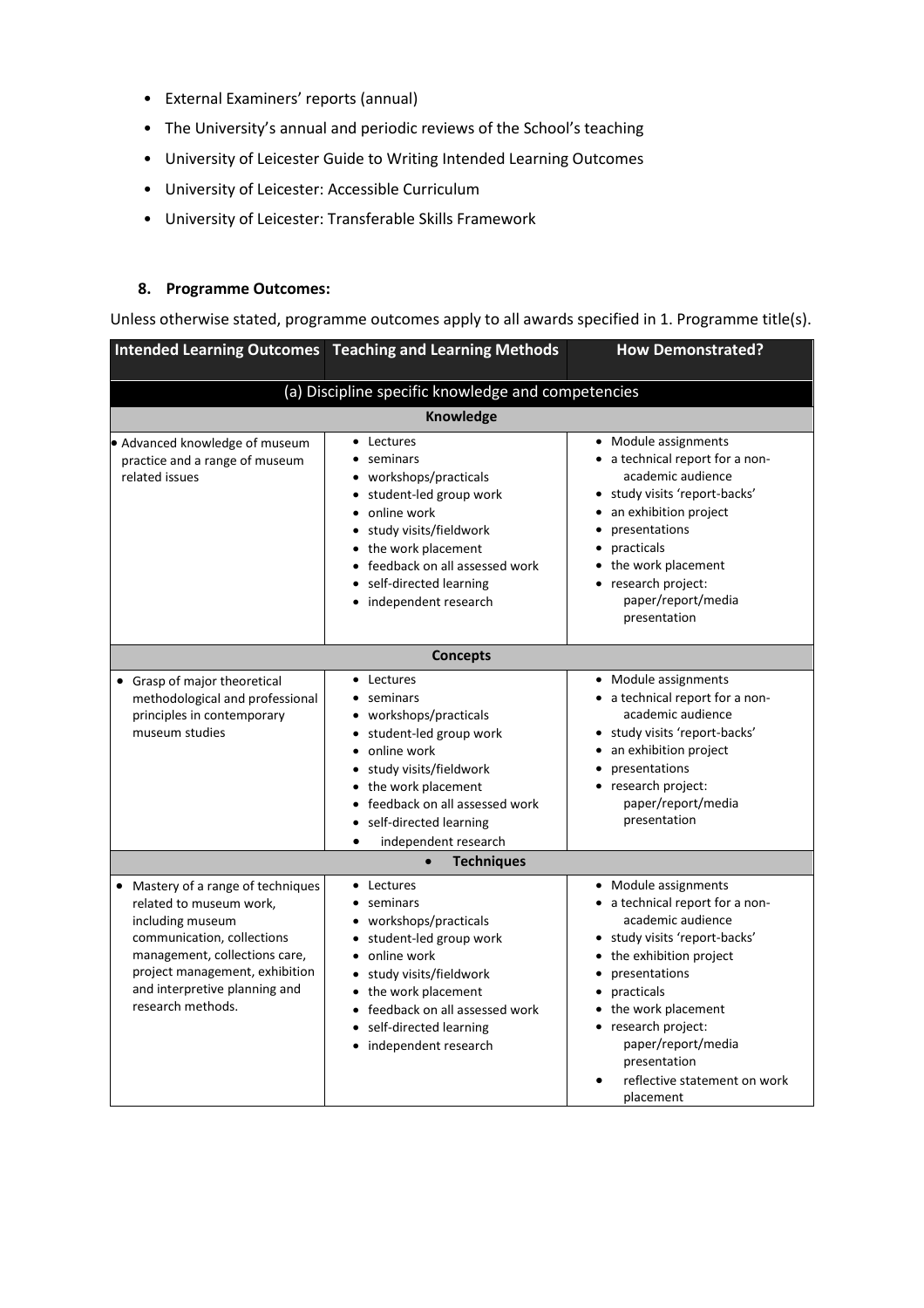|                                                                                                                                                                                                                                                                                                                                                                                                           | <b>Intended Learning Outcomes Teaching and Learning Methods</b>                                                                                                                                                                                                                      | <b>How Demonstrated?</b>                                                                                                                                                                                                                                                                                                |  |  |  |
|-----------------------------------------------------------------------------------------------------------------------------------------------------------------------------------------------------------------------------------------------------------------------------------------------------------------------------------------------------------------------------------------------------------|--------------------------------------------------------------------------------------------------------------------------------------------------------------------------------------------------------------------------------------------------------------------------------------|-------------------------------------------------------------------------------------------------------------------------------------------------------------------------------------------------------------------------------------------------------------------------------------------------------------------------|--|--|--|
| <b>Critical analysis</b><br>$\bullet$                                                                                                                                                                                                                                                                                                                                                                     |                                                                                                                                                                                                                                                                                      |                                                                                                                                                                                                                                                                                                                         |  |  |  |
| • Ability to apply understanding of<br>concepts and techniques with<br>independence, rigour and self<br>reflexivity                                                                                                                                                                                                                                                                                       | • Lectures<br>seminars<br>$\bullet$<br>• workshops/practicals<br>• student-led group work<br>online work<br>$\bullet$<br>study visits/fieldwork<br>the work placement<br>feedback on all assessed work<br>self-directed learning<br>independent research                             | • Module assignments<br>a technical report for a non-<br>academic audience<br>study visits 'report-backs'<br>the exhibition project<br>٠<br>presentations<br>practicals<br>the work placement<br>research project: research project:<br>paper/report/media<br>presentation<br>reflective statement on work<br>placement |  |  |  |
|                                                                                                                                                                                                                                                                                                                                                                                                           | <b>Presentation</b><br>$\bullet$                                                                                                                                                                                                                                                     |                                                                                                                                                                                                                                                                                                                         |  |  |  |
| Ability to organise research<br>٠<br>material in a manner<br>appropriate to the medium<br>that is to be assessed; to<br>distinguish between relevant<br>and non-relevant material; to<br>write-up and deliver oral<br>reports on findings to a<br>professional standard                                                                                                                                   | • Writing and assessment briefings<br>online materials<br>tutorials<br>seminars<br>٠<br>• oral presentation workshops<br>• module assignment feedback<br>research project supervision<br>٠<br>research project feedback<br>٠                                                         | Individual presentations<br>$\bullet$<br>• technical report for a non-<br>academic audience<br>study visit 'report backs'<br>module assignments<br>research project:<br>$\bullet$<br>paper/report/media<br>presentation<br>reflective statement on work<br>placement                                                    |  |  |  |
|                                                                                                                                                                                                                                                                                                                                                                                                           | <b>Appraisal of evidence</b><br>$\bullet$                                                                                                                                                                                                                                            |                                                                                                                                                                                                                                                                                                                         |  |  |  |
| Ability to analyse and assess a<br>$\bullet$<br>variety of complex<br>museological and practical<br>museum issues and concepts<br>Ability to mount and sustain an<br>٠<br>independent level of inquiry at<br>an advanced level                                                                                                                                                                            | • Lectures<br>• seminars<br>• workshops/practicals<br>• student-led group work<br>• online work<br>study visits/fieldwork<br>• the work placement<br>feedback on all assessed work<br>writing and assessment briefings<br>research project supervision<br>research project feedback. | • Module assignments<br>• a technical report for a non-<br>academic audience<br>study visits 'report-backs'<br>the exhibition project<br>presentations<br>research project:<br>paper/report/media<br>presentation                                                                                                       |  |  |  |
|                                                                                                                                                                                                                                                                                                                                                                                                           | (b) Transferable skills                                                                                                                                                                                                                                                              |                                                                                                                                                                                                                                                                                                                         |  |  |  |
|                                                                                                                                                                                                                                                                                                                                                                                                           | <b>Research skills</b>                                                                                                                                                                                                                                                               |                                                                                                                                                                                                                                                                                                                         |  |  |  |
| • Ability to define and describe a<br>problem and its parameters and<br>develop methods for its solution,<br>including a realistic timetable and<br>taking into account relevant<br>ethical issues.<br>• Knowledge of a range of research<br>methods.<br>• Ability to analyse and draw<br>appropriate conclusions from<br>research data.<br>• Ability to research and critically<br>engage with websites. | • Study and Research Guidance<br>resource on BlackBoard.<br>• Self-directed learning<br>progressive modes of assessment<br>research project supervision<br>$\bullet$                                                                                                                 | module assignments<br>technical report for a non-<br>$\bullet$<br>academic audience<br>the exhibition project<br>$\bullet$<br>individual presentations<br>research project:<br>paper/report/media<br>presentation                                                                                                       |  |  |  |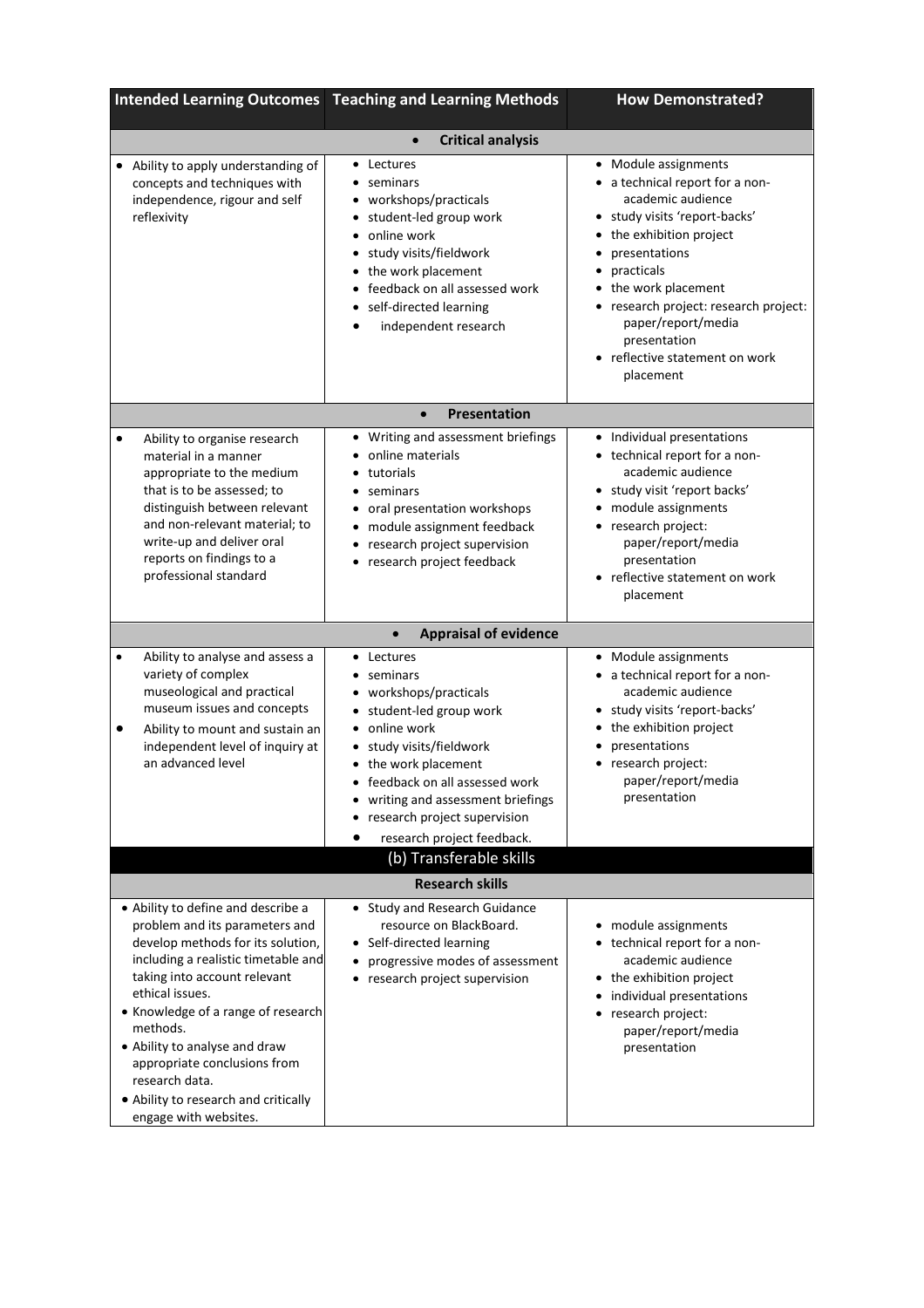|                                                                                                                                                                                                                                                                                                                                | <b>Intended Learning Outcomes Teaching and Learning Methods</b>                                                                                                                                                                                                                           | <b>How Demonstrated?</b>                                                                                                                                                                          |  |  |  |
|--------------------------------------------------------------------------------------------------------------------------------------------------------------------------------------------------------------------------------------------------------------------------------------------------------------------------------|-------------------------------------------------------------------------------------------------------------------------------------------------------------------------------------------------------------------------------------------------------------------------------------------|---------------------------------------------------------------------------------------------------------------------------------------------------------------------------------------------------|--|--|--|
| <b>Communication skills</b>                                                                                                                                                                                                                                                                                                    |                                                                                                                                                                                                                                                                                           |                                                                                                                                                                                                   |  |  |  |
| • Ability to communicate views,<br>needs and concerns effectively in<br>the context of international<br>working relationships.<br>• Ability to deliver oral<br>presentations to a professional<br>standard.<br>• Ability to write cogently and<br>clearly at levels appropriate to<br>academic, museum and public<br>contexts. | • Study and Research Guidance<br>resource on BlackBoard.<br>• writing and assessment briefings<br>tutorials<br>• seminars<br>• oral presentation workshops<br>oral presentation feedback<br>• module assignment feedback<br>• research project supervision<br>• research project feedback | • Individual presentations<br>study visit 'report backs'<br>module assignments<br>• technical report for a non-<br>academic audience<br>• research project:<br>paper/report/media<br>presentation |  |  |  |
|                                                                                                                                                                                                                                                                                                                                | Data presentation                                                                                                                                                                                                                                                                         |                                                                                                                                                                                                   |  |  |  |
| • Ability to present research clearly<br>and effectively using appropriate<br>digital media resources                                                                                                                                                                                                                          | • Study and Research Guidance<br>resource on BlackBoard.<br>• writing and assessment briefings<br>• working with on-line databases<br>• self-directed learning<br>oral presentation feedback<br>assignment feedback<br>research project feedback.<br>٠                                    | • Module assignments<br>Individual/group presentations<br>• research project:<br>paper/report/media<br>presentation                                                                               |  |  |  |
|                                                                                                                                                                                                                                                                                                                                | <b>Information technology</b>                                                                                                                                                                                                                                                             |                                                                                                                                                                                                   |  |  |  |
| • Ability to make use of digital<br>resources for conducting<br>academic research, locating<br>resources, and assessing these<br>resources for utility and<br>reliability.<br>• Ability to use online resources set<br>up by the School and the<br>University (e.g. Blackboard, the<br>Digital Library).                       | • Lectures, briefings, tutorials<br>• Self-directed learning<br>working with on-line databases<br>Research project supervision<br>Independent research.                                                                                                                                   | • Module assignments<br>• technical report for a non-<br>academic audience<br>• the exhibition project<br>• research project:<br>paper/report/media<br>presentation                               |  |  |  |
|                                                                                                                                                                                                                                                                                                                                | <b>Problem solving</b>                                                                                                                                                                                                                                                                    |                                                                                                                                                                                                   |  |  |  |
| • Independently approach the<br>subject and form research<br>objectives in relation to a<br>particular 'problem'.<br>• Critically select and apply<br>methods for addressing research<br>questions.<br>• Critically select and analyse a<br>range of material for addressing<br>research questions.                            | • Study and Research Guidance<br>resource on BlackBoard.<br>• working with on-line databases<br>self-directed learning<br>assignment feedback<br>research project feedback.                                                                                                               | • Module assignments<br>• technical report for a non-<br>academic audience<br>• the exhibition project<br>• research project:<br>paper/report/media<br>presentation                               |  |  |  |
| <b>Working relationships</b>                                                                                                                                                                                                                                                                                                   |                                                                                                                                                                                                                                                                                           |                                                                                                                                                                                                   |  |  |  |
| • Know how and when to draw on<br>the knowledge & expertise of<br>others<br>• Ability to contribute & comment<br>on ideas in syndicate groups<br>• Peer assessment (where<br>appropriate).                                                                                                                                     | • Tutorials<br>• seminars (and other interactive<br>sessions)<br>• student led group work<br>• the exhibition project<br>• the work placement<br>research project supervision                                                                                                             | • Tutorial contributions<br>study visit 'report backs'<br>• reflective statement after work<br>placement<br>• research project:<br>paper/report/media<br>presentation                             |  |  |  |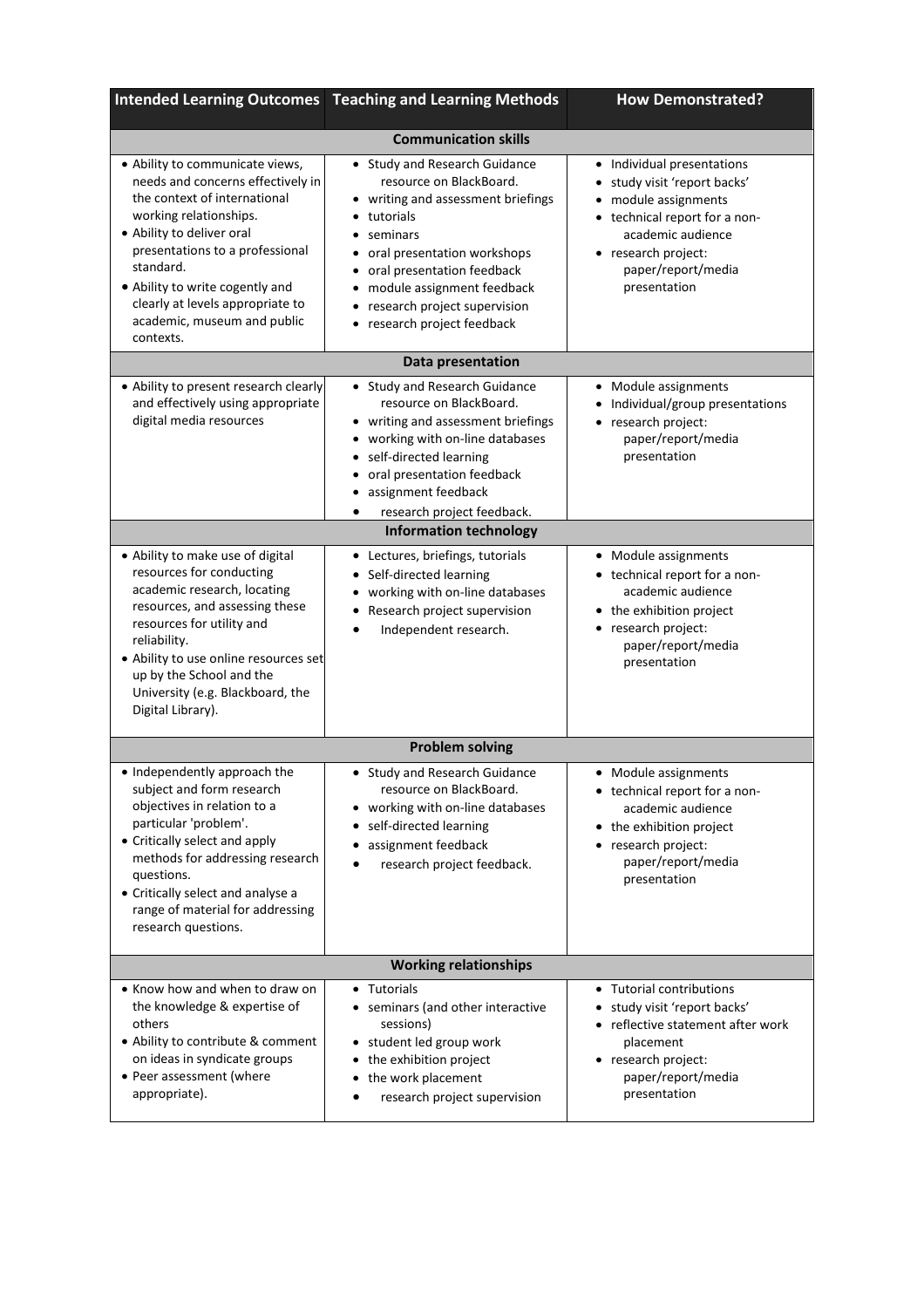|                                                                                                                                                                                                                 | Intended Learning Outcomes   Teaching and Learning Methods                                                                                                                    | <b>How Demonstrated?</b>                                                                                                                                                                                                                                        |  |
|-----------------------------------------------------------------------------------------------------------------------------------------------------------------------------------------------------------------|-------------------------------------------------------------------------------------------------------------------------------------------------------------------------------|-----------------------------------------------------------------------------------------------------------------------------------------------------------------------------------------------------------------------------------------------------------------|--|
| • Ability to identify, find,<br>categorise and organise research<br>material.<br>• Effective time and work<br>management skills.<br>• Ability to use digital resources to                                       | <b>Managing learning</b><br>• Study and Research Guidance<br>resource on BlackBoard.<br>writing and assessment briefings<br>assessment feedback<br>research project feedback. | • The exhibition project<br>module assignments<br>٠<br>• reflective statement after work<br>placement<br>• research project:<br>paper/report/media                                                                                                              |  |
| assist and organise research.                                                                                                                                                                                   | Career management                                                                                                                                                             | presentation                                                                                                                                                                                                                                                    |  |
| • Ability to reflect upon individual<br>professional strengths and<br>identify areas for development<br>• Gain the necessary skills and<br>knowledge to succeed in the<br>competitive job search<br>environment | • Tutorials<br>Career Development<br>Programme including: lectures,<br>seminars, workshops. Jobs desk.<br>Museum Studies Connect<br>graduate network.                         | • Self-awareness demonstrated in<br>personal tutorials<br>Research project supervisions<br>• reflective statement after work<br>placement<br>• performance at work placement<br>interviews<br>preparations for locating suitable<br>٠<br>work after graduation. |  |

# **9. Special features**

Work placement, study visits, external speakers, optional 'Specialism' sessions, optional PhD student led Small Group Sessions, Reading Groups and seminar series, exhibition project.

### **10. Indicators of programme quality**

External Examiner reports: External Examiners continue to praise the level of feedback provided and the rigour of assessment methods.

Student feedback mechanisms: Surveys (LUMES), Student Staff Committees, annual focus groups.

### **11. Scheme of Assessment:**

As defined in **Senate Regulation 6: Regulations governing taught postgraduate programmes of study.** 

### **12. Progression points**

As defined in **Senate Regulation 6:** Regulations governing taught postgraduate programmes of study.

In line with Senate Regulation 6, student progression will be reviewed by the Board of Examiners when students have completed the assessments for the 90 credit taught component of the course (modules 1-6).

In cases where a student has failed to meet a requirement to progress the student will be required to withdraw from the course and a recommendation will be made to the Board of Examiners for an intermediate award where appropriate.

### **13. Rules relating to re-sits or re-submissions:**

As defined i[n Senate Regulation 6:](http://www.le.ac.uk/senate-regulation6) Regulations governing taught postgraduate programmes of study.

### **14. External Examiners reports**

Recent External Examiner's reports for this programme attached.

### 15. **Additional features** (e.g. timetable for admissions)